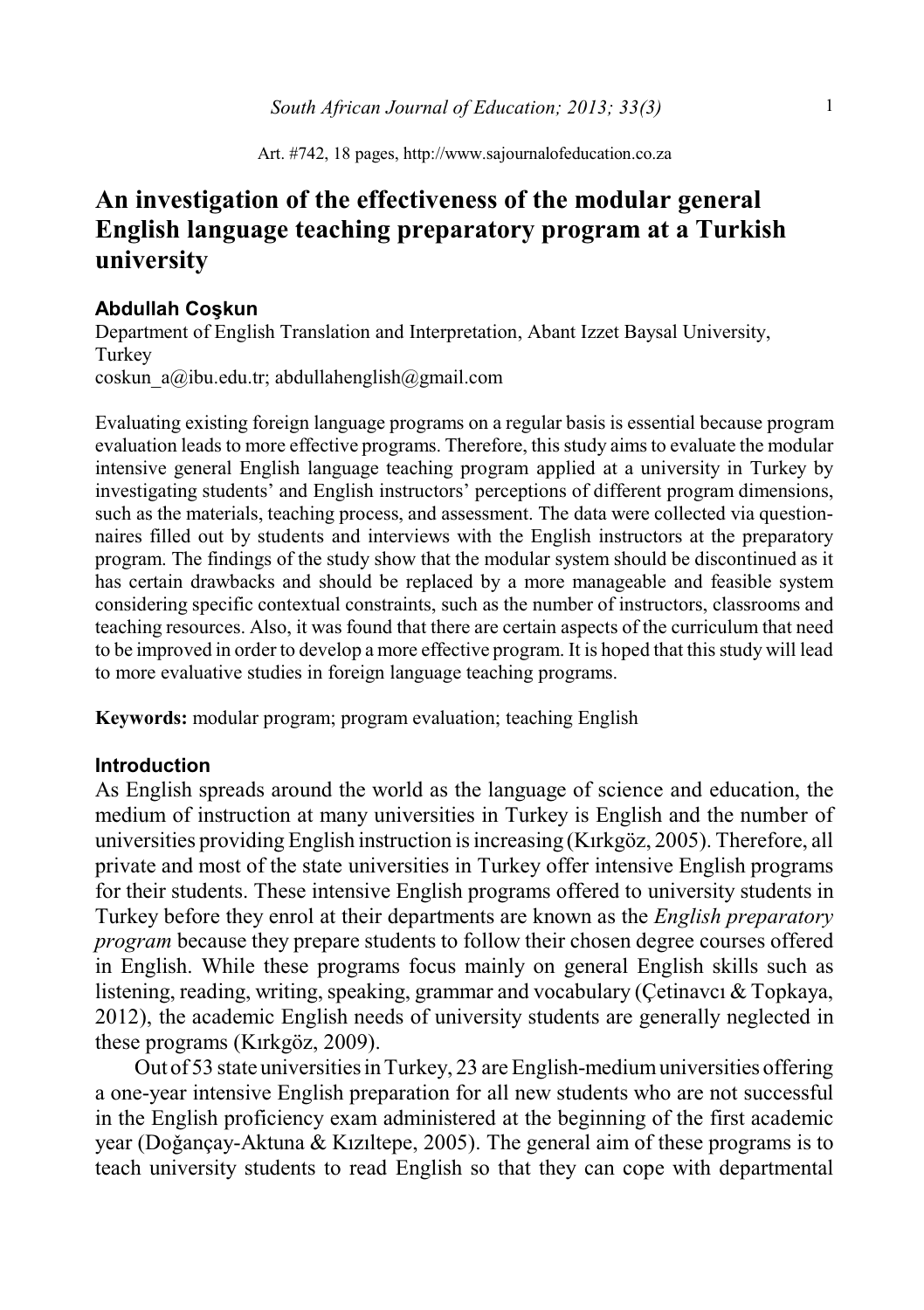courses offered in English in their faculties. Furthermore, writing skills are also taught so that students can take notes during lectures and write essays of different types. These programs also address listening and speaking skills in order to help students follow their lectures, ask their lecturers questions and make presentations when they start their university studies in their selected fields (Tunç, 2010).

Despite the importance attached to preparatory English programs in Turkey to bring university students up to an adequate level in terms of English and to help students use English internationally in various fields (Toker, 1999), the preparatory school programs have many problems. A few program evaluation studies recently carried out in the context of preparatory schools at different universities revealed many issues that need to be improved for a more effective English preparatory school program in Turkey (Karatas & Fer, 2009; Tunc, 2010; Gökdemír, 2010; Özkanal & Hakan, 2010; Örs, 2006; Gerede, 2005). Moreover, according to a recent survey conducted on the internet by Education First (EF), a trusted private education company, the English Proficiency Index (EPI) ranks Turkey 43rd among 44 countries. In other words, Turkey falls behind many of its neighbours in Europe with its rank as a very low proficient country (Koru & Åkesson, 2011). In fact, there is an urgent need to evaluate the English language teaching programs in Turkey, especially the preparatory English programs as they are the only intensive English programs currently offered at university level. Therefore, it is hoped that this evaluative study, aiming to evaluate a modular preparatory English language teaching program from the perspective of students and English instructors, can set an example of program evaluation for other preparatory programs in Turkey and trigger more evaluation studies in the context of any intensive English programs.

#### Literature review

It is an undeniable reality that English has become a lingua franca enabling communication between speakers speaking different first languages (Seidlhofer, 2005) and the language of higher education (Brumfit, 2004). As stated by Kirkpatrick (2011), the number of universities where English is used as the medium of instruction has increased in line with the changing status of English as an international language. In parallel with this change, English-medium instruction and universities offering most of their courses in English have attracted more than half of the international students all over the world (Graddol, 2006). English-mediuminstruction is popular not only for international students but also for students attending universities in their own countries. Although many researchers both abroad (Evans, 2000; Master, 1998; Lucas & Katz, 1994; Heugh, 2000) and in Turkey (Demircan, 1988; Sinanoğlu, 2004; Köksal, 1995) resist the spread of English in academia, Turkish students mostly prefer to study in English-medium universities in Turkey (Kırkgöz, 2009). The main reason why the idea of providing English-medium education is opposed by many researchers is that English is seen as an obstacle preventing students from fully understanding their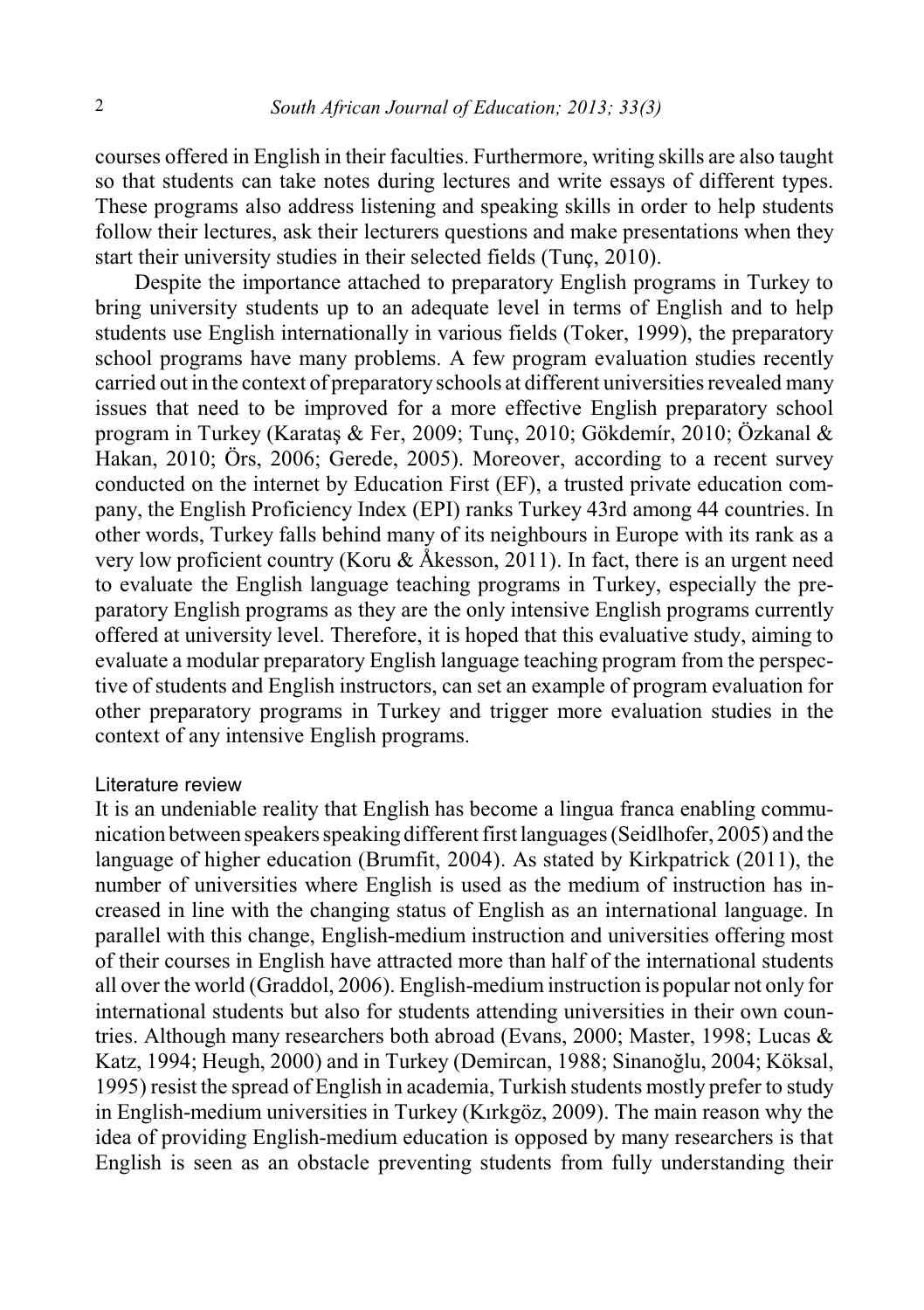specialist subjects (Sinanoğlu, 2004). According to Görgülü (1998), English-medium instruction in Turkey is also disapproved of because it is considered to be a threat to the mother tongue and the national identity of the Turkish citizens.

Despite the opposition against providing English-medium instruction in Turkey, the popularity and the number of English-medium universities with English preparatory programs is increasing. Nearly all private and most of the state universities in Turkey provide obligatory English preparatory programs to prepare students for their English-medium academic studies. Thus, the role of these programs in the whole higher education system of Turkey becomes more important (Toker, 1999), and the effectiveness of these programs has been focused on by many Turkish researchers in the last decade (Karataş & Fer, 2009; Özkanal & Hakan, 2010; Kırkgöz, 2009; Gerede, 2005; Örs, 2006). One of the common findings revealed by these researchers is that these programs do not adequately prepare students for the academic English-medium environment in which they have to operate throughout their university studies. For instance, Karatas and Fer  $(2009)$  evaluated the English preparatory program at Y $1$ d $1z$ Technical University and found that students' academic needs related to their fields and the business life-related English knowledge are missing in the program. Examining the effectiveness of the English preparatory program at Eskisehir Osmangazi University through qualitative and quantitative data from the perspective of students, Özkanal and Hakan (2010) revealed that the students were generally satisfied with the program although they thought that their academic English needs should also have been considered while developing the program. Kirkgöz (2009) conducted a needs assessment at Çukurova University using questionnaires and interviews with 15 lecturers and 220 first-year undergraduate students who were continuing their studies in their respective departments of the university offering English-medium instruction after completing the one-year compulsory program. The findings of this needs assessment showed that a gap was noticed between the requirements of department courses and what they were taught at the centre of foreign language. The English preparatory program at Anadolu University was evaluated by Gerede (2005), collecting data by means of interviews and questionnaires to compare what students think about the old and the current program. Most of the participating students stated that their language needs related to their subject area in their departments were not met in the program at all. In another study, Örs (2006) evaluated the preparatory program at the University of Gaziantep and revealed that it incorporated a fewhours of instruction in technical terms into the program.

Considering the review literature above showing the inadequacy of the English preparatory program in terms of preparing students for academia, it would be fair to recommend a shift in Turkish higher education from the pure general English structure of the English preparatory programs to a more English for General Academic Purposes framework (EGAP) whose main principle is that the language forms, study activities, and skills considered to be common for all disciplines are isolated (Hyland, 2006).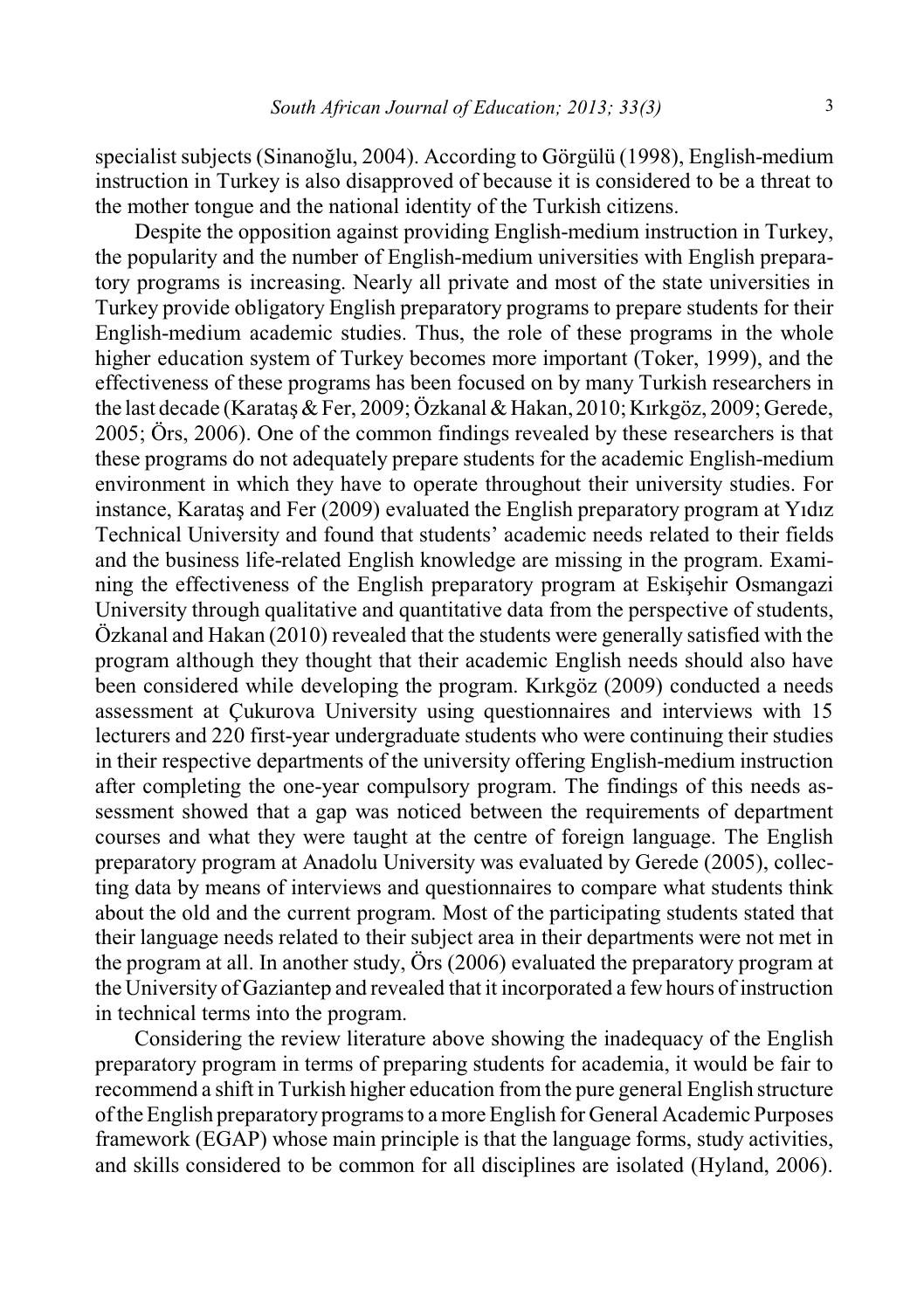Liyanage and Birch (2001) also argue that English programs aiming to prepare students to carry out their studies in English in their chosen degree should be academicoriented in that rather than dealing with everyday interaction and the skills needed in the immediate context, they need to include study skills such as getting meaning from context, note taking, summarizing, and interpreting graphs (Richards, Platt  $\&$  Platt, 1992) that are needed by students who will continue their education in an Englishmedium environment. Students' needs for the kinds of academic English and literacy skills could best be revealed by means of conducting a needs analysis (Weddel & Van Duzer, 1997) with the involvement of various program stakeholders, such as English instructors and students in the preparatory program as well as content course instructors and students continuing their education in their English-medium departments.

### Context of the Study

When students in Turkey are eligible to enrol at the university depending on their scores at the University Entrance Exam, they have to pass the English proficiency exam administered by the preparatory programs of universities at the beginning of their first year. Students' scores obtained from this exam are taken into account so as to decide whether their English proficiency is sufficient for them to follow their departmental courses in English. The current preparatory program is based on a modular system which was implemented in the preparatory program in the context of the study. The modular system in the program requires students to pass all four levels of English proficiency (A1, A2, B1, B2) as described in the Common European Framework of Reference (CEFR). As written in the CEFR report (Council of Europe, 2001:1), the framework "provides a common basis for the elaboration of language syllabuses, curriculum guidelines, examinations, textbooks, etc." across Europe. The proficiency levels in the CEFR are especially used for the assessment of foreign language learners' proficiency levels as they reveal realistic and ideal expectations from foreign language learners at different levels (Council of Europe, 2001). For instance, in B1, students are expected to develop the speaking skill of being able to "… describe experiences and events, dreams, hopes and ambitions and briefly give reasons and explanations for opinions and plans" (Council of Europe, 2001:18). The four levels which aim to boost students' general English skills in the program are followed by the exam preparation course preparing students for the proficiency exam. The modular structure of the program does not let students proceed to a higher level unless they are successful in each level. On the other hand, passing all the levels does not guarantee success at the preparatory school as students have to obtain a passing score in the proficiency exam prepared by the school at the end of the academic year.

The assessment process for each level consists of the tasksin the on-line platform, portfolio assignments, quizzes, attendance and an exit exam. Students have to enter the on-line platform to complete the tasks assigned by the teachers. Portfolio assignments are out-of-class projects (e.g. preparing a poster describing their hometown) enabling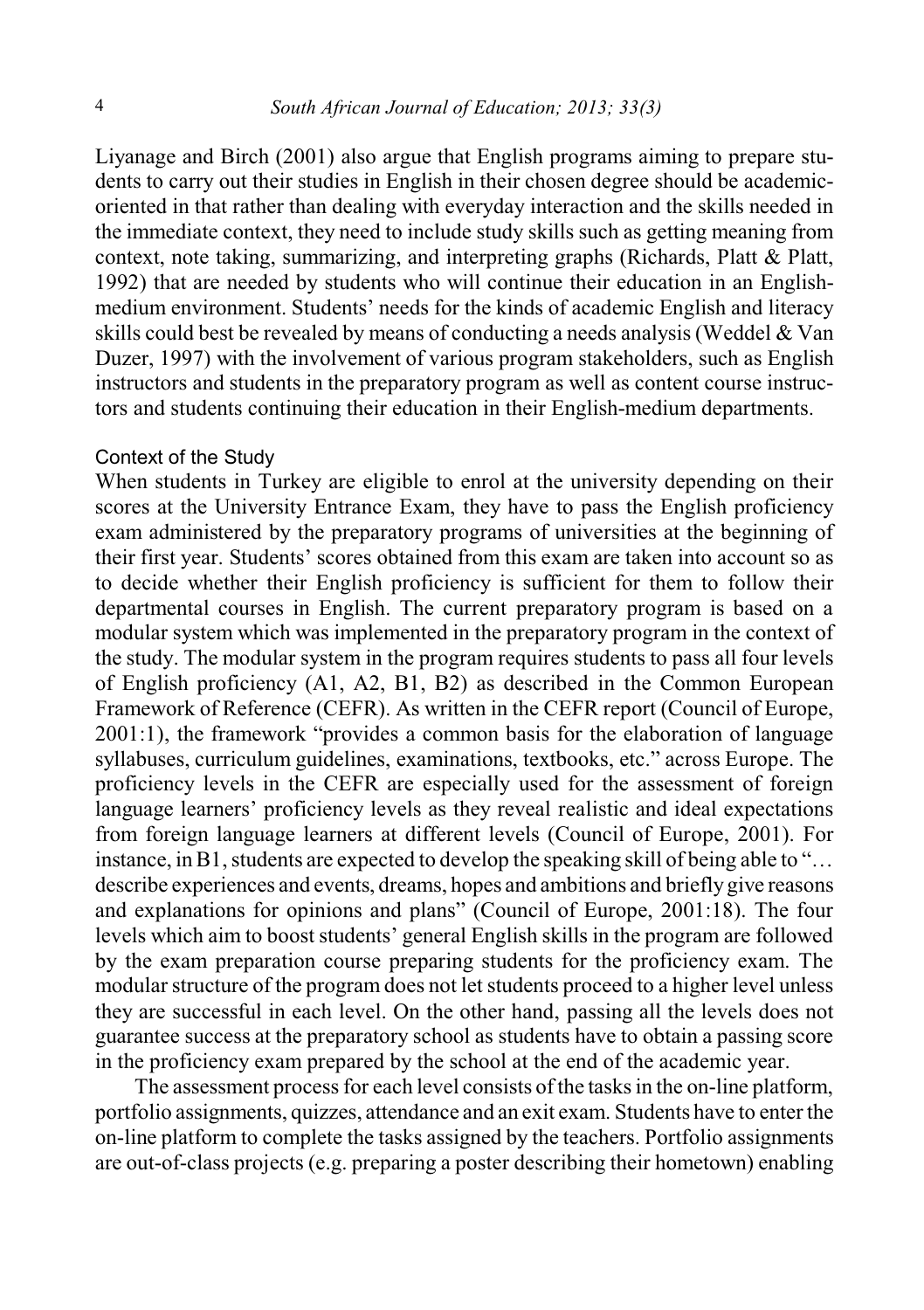students to get exposed to English outside the classroom. Two quizzes and an exit exam are administered in each proficiency level.

The general English program implemented at the preparatory school is a twosemester 28-week (30 hours per week) intensive program putting emphasis on four macro skills (writing, reading, listening, and speaking) and other micro sub-skills like grammar and vocabulary. The integrated-skills instructional materials, such as the four-level(beginning, high beginning, lowintermediate, intermediate) course book and other additional materials like hand-outs aim to cover these macro and micro skills.

In order to better understand the frequency of focus on different skills and subskills in the context of this evaluation study, students who participated in the study were asked to mark the frequency of emphasis on writing, reading, listening, speaking, grammar, and vocabulary.

|            | Always |               | Usually |      | Sometimes |               | Seldom |               | Never |               |
|------------|--------|---------------|---------|------|-----------|---------------|--------|---------------|-------|---------------|
| Items      | N      | $\frac{0}{0}$ | N       | $\%$ | N         | $\frac{0}{0}$ | N      | $\frac{0}{0}$ | N     | $\frac{0}{0}$ |
| Writing    | 68     | 17.8          | 206     | 54.0 | 91        | 23.9          | 15     | 3.9           |       | 0.3           |
| Reading    | 58     | 15.2          | 154     | 40.4 | 127       | 33.3          | 37     | 9.7           | 5     | 1.3           |
| Listening  | 46     | 12.1          | 162     | 42.6 | 131       | 34.4          | 39     | 10.2          | 3     | 0.8           |
| Speaking   | 51     | 13.4          | 121     | 31.8 | 138       | 36.3          | 67     | 17.6          | 4     | 1.0           |
| Grammar    | 132    | 34.6          | 175     | 45.9 | 49        | 12.9          | 23     | 6.0           | 2     | 0.5           |
| Vocabulary | 99     | 26.0          | 163     | 42.8 | 83        | 21.8          | 31     | 8.1           | 5     | 1.3           |

**Table 1** Students' perceptions of emphasis for skills and sub-skills

As Table 1 illustrates, there is a general consensus among students that sufficient emphasis is placed on all four skills and other sub-skills. The skill perceived to be the least frequently focused was found to be speaking marked as "sometimes" by 36.3% of the students and "seldom" by 17.6% of the students. On the other hand, it is worth noting here that grammar was considered by a great majority of the students (80.5%) to be either always or usually emphasized.

### Research question

The main aim of the study is to evaluate a CEFR-based modular (A1, A2, B1, B2) general English Preparatory Program at a state university in Turkey by focusing on course materials, the teaching-learning process, and assessment, which are described by Brown (1995) as key elements of a language curriculum. Considering the aim and the context of this study, the following research question was formulated: *What are students and instructors' perceptions of the effectiveness of the preparatory English program in relation to three program dimensions: course materials, the teachinglearning process and the assessment?*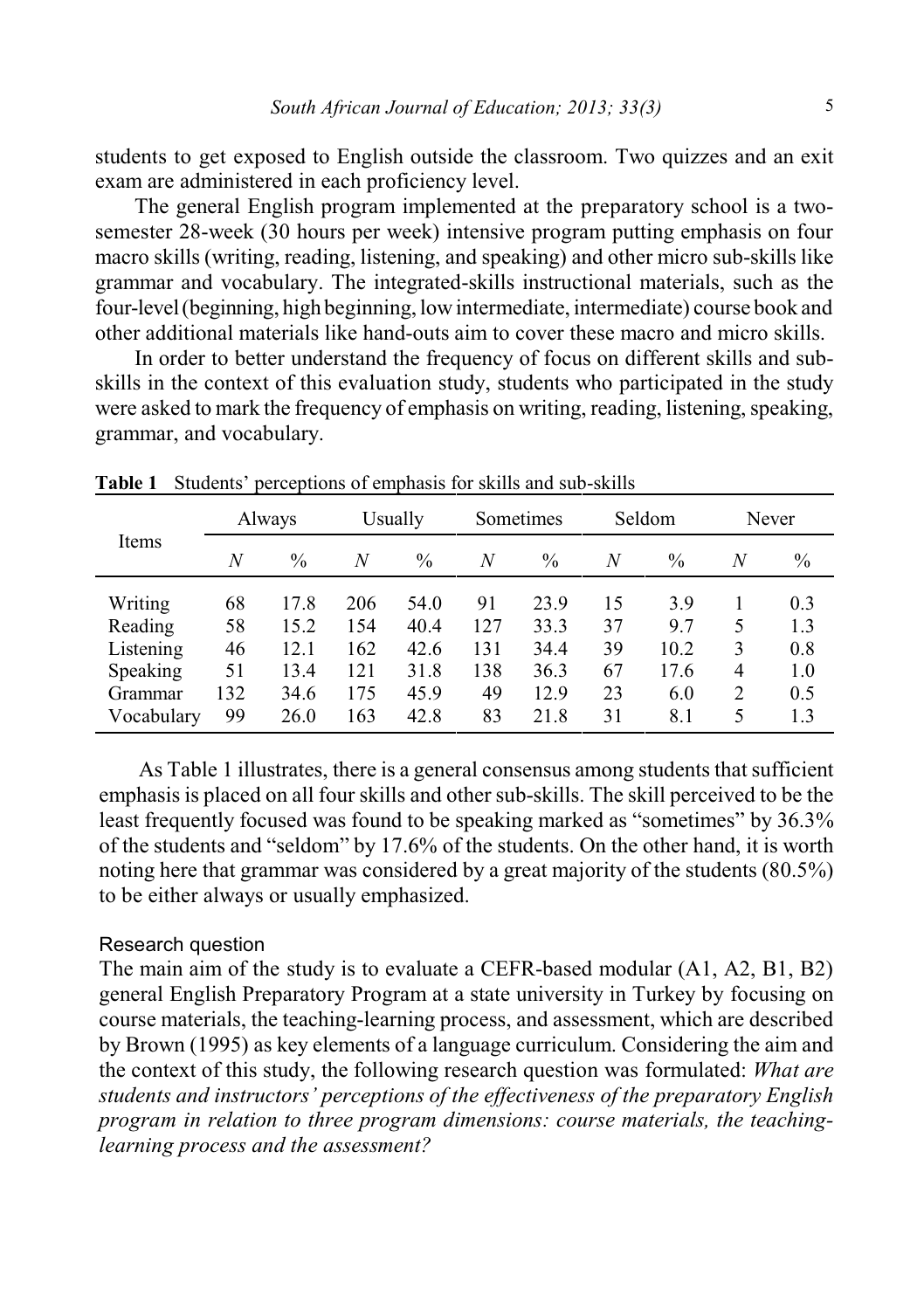## **Participants**

English instructors at the preparatory program and all the students who came to class on the day when the data were collected participated in this evaluation study. A total of 400 questionnaires were distributed to all the students and 381 returned. While 64.8% of the student participants were female, the remaining were male. Their age range is from 17 to 23. In addition, 22 English instructors attended the focus group interviews.

# **Method and data collection**

Both qualitative and quantitative data were used in this evaluation study. The qualitative data were collected through interviews with 22 instructors working in the preparatory school and the quantitative data were obtained from 381 preparatory school students through a questionnaire adapted from Tunç's (2010) study. In addition to demographic information about the participating students, the questionnaire, which consists of open ended questions as well as four- and five-point Likert-type items, aims to reveal their perceptions of the materials  $(1 = \text{completely insufficient}, 2 = \text{not}$ sufficient,  $3 =$  sufficient,  $4 =$  quite sufficient), the teaching-learning process ( $1 =$  never,  $2 =$  seldom,  $3 =$  sometimes,  $4 =$  often,  $5 =$  always) and the assessment ( $1 =$  strongly disagree,  $2 =$  disagree,  $3 =$  agree,  $4 =$  strongly agree) dimensions of the program.

Before the administration of the questionnaire, an expert was consulted about whether the items in the questionnaire were appropriate for the purpose and context of this study to achieve construct validity. Based on the feedback obtained, some modifications were made. In terms of reliability, the data collected from 50 students during the piloting stage were entered into Statistical Package for the Social Sciences (SPSS) 15 and the questionnaire was found to be reliable with a Cronbach's alpha coefficient value of .83.

The interview guide for instructors was designed parallel with the three components of the questionnaire. Instructors were asked to reflect on the problems related to the materials, teaching process and the assessment dimensions of the program. The qualitative data were obtained by means of focus group interviews with the instructors because the data collected through the interactions in the focus-group interview are known to be richer than those gained from one-on-one interviews (Thomas, MacMillan, McColl, Hale & Bond, 1995). The researcher took notes during the focus group interview sessions. The qualitative data were analysed by applying content analysis revealing common trends regarding the materials, teaching process and the assessment dimensions of the program.

# **Results**

The results of the student questionnaire are presented in tables illustrating percentages (%) and numbers (N). These results were supplemented with students' responses to open-ended questions in the questionnaire and instructors' comments made in the interviews about each dimension of the program.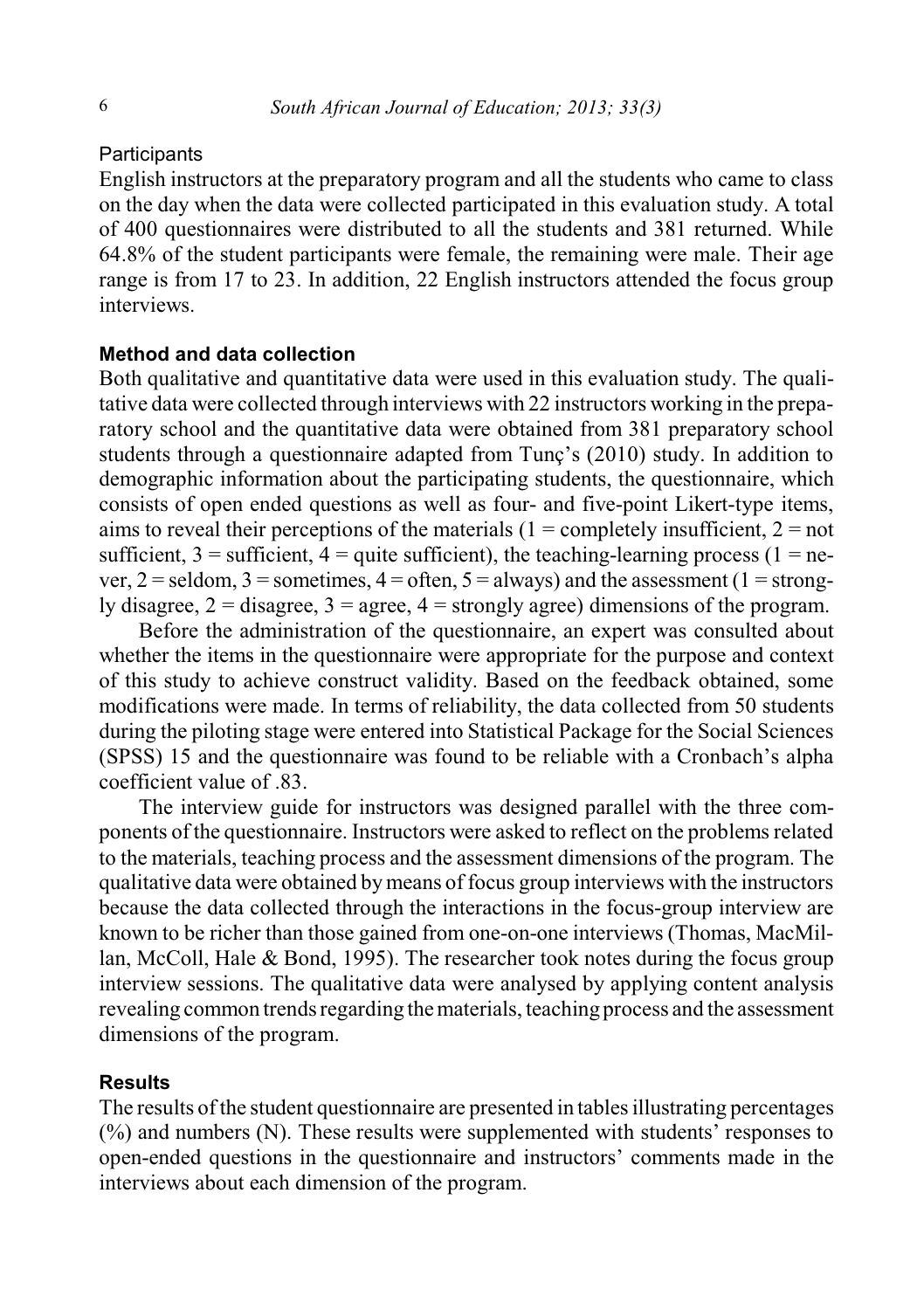#### Materials (Course book, Hand-outs)

Students' perceptions regarding the different aspects of the instructional materials are given in the following tables. After analysing what students think about different parts of the materials, instructors' comments are presented.

|                      |    | Ouite<br>Sufficient |     | Sufficient    |     | Not<br>Sufficient | Completely<br>Insufficient |               |
|----------------------|----|---------------------|-----|---------------|-----|-------------------|----------------------------|---------------|
| Items                | N  | $\frac{0}{0}$       | N   | $\frac{0}{0}$ | N   | $\frac{0}{0}$     | N                          | $\frac{0}{0}$ |
| Reading parts        | 71 | 18.6                | 207 | 54.4          | 80  | 21.0              | 23                         | 6.0           |
| Listening parts      | 59 | 15.5                | 177 | 46.4          | 112 | 29.4              | 33                         | 8.7           |
| Writing parts        | 77 | 20.2                | 176 | 46.2          | 100 | 26.2              | 28                         | 7.3           |
| Grammar parts        | 86 | 22.6                | 169 | 44.4          | 96  | 25.2              | 30                         | 7.9           |
| Speaking parts       | 51 | 13.4                | 126 | 33.1          | 149 | 39.1              | 51                         | 13.4          |
| Daily life materials | 79 | 20.7                | 155 | 40.7          | 111 | 29.1              | 36                         | 9.4           |

**Table 2** Students' perceptions of the materials

Generally, more than half of the students held the idea that the materials were sufficient in general except for the parts dealing with speaking skills. While 46.5% of the students marked "quite sufficient" or "sufficient", more than half of the students (52.5%) marked either "not sufficient" or "completely insufficient" for the speaking parts of the materials. As for other parts focusing on certain skills and sub skills, the majority of the students indicated that the reading parts  $(73\%)$ , listening parts  $(61.9\%)$ , writing parts (66.4%), grammar parts (67%), daily life materials (70.4%) are either "quite sufficient" or "sufficient".

On the other hand, regarding the effectiveness of the materials, most of the instructors agreed that the materials are not suitable for their students' needs. There is consensus among instructors that although the materials focus sufficiently on speaking skills; the grammar, reading and writing parts of these materials are not adequate. Four instructors commented negatively on parts of the materials teaching the spoken discourse markers like "well", "you know", "I guess". They felt that there was no need to spend time on these discursive expressions as they are not relevant to their students' academic needs. One instructor drew attention to the difference between English as a Foreign Language (EFL) referring to learning English in a country where English is not the mother tongue (e.g. Turkey) and English as a Second language (ESL) referring to learning the language in a native-English speaking country (e.g. the United States of America [USA]) and claimed that the instructional materials currently in use in the program are designed for ESL contexts mainly dealing with immigrants or visitors to native-English speaking countries, especially the USA.

Another instructor argued that the materials do not have academic content preparing students sufficiently to follow their departmental courses in English. Similar to 8 students, two instructors thought that the materials should be supplemented by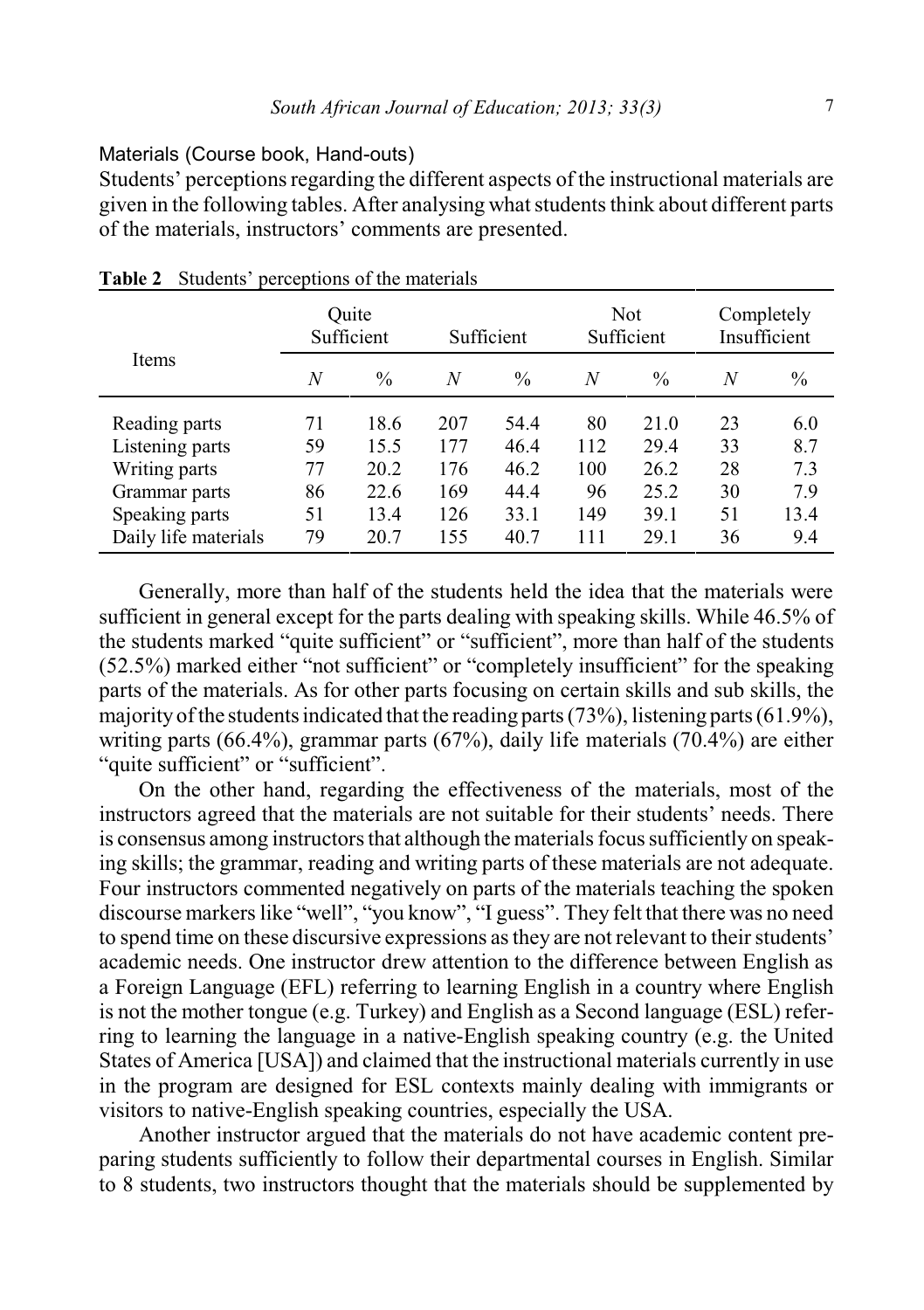readers at different levels and extensive reading should be encouraged in the program. Like two instructors, six students commented that the listening materials for the first four modules have most of their recordings in American English whereas the exam preparation materials are mainly centred on British English. There was a common belief among these students that the variation of accents at different modules should be replaced by either British or American accent at all levels of the program.

### Teaching process

Students' perceptions of the frequency of the language activities (methods, strategies and techniques), the common responses given by the students to the open-ended question in the questionnaire and instructors' reactions towards the teaching process applied in the program in general are presented in Table 3.

|                  | Always |               | Often |               | Sometimes |               | Seldom |      | Never |               |
|------------------|--------|---------------|-------|---------------|-----------|---------------|--------|------|-------|---------------|
| Items            | N      | $\frac{0}{0}$ | N     | $\frac{0}{0}$ | N         | $\frac{0}{0}$ | N      | $\%$ | N     | $\frac{0}{0}$ |
| <b>Ouestions</b> | 102    | 26.8          | 131   | 34.4          | 119       | 31.2          | 22     | 5.8  | 7     | 1.8           |
| Role play        | 27     | 7.1           | 89    | 23.4          | 185       | 48.6          | 57     | 15.0 | 23    | 6.0           |
| Group work       | 98     | 25.7          | 169   | 44.4          | 83        | 21.8          | 27     | 7.1  | 4     | 1.0           |
| Lecturing        | 194    | 50.9          | 139   | 36.5          | 35        | 9.2           | 9      | 2.4  | 4     | 1.0           |
| Pair work        | 99     | 26.0          | 173   | 45.4          | 82        | 21.5          | 18     | 4.7  | 9     | 2.4           |
| Eliciting        | 78     | 20.5          | 142   | 37.3          | 126       | 33.1          | 28     | 7.3  | 7     | 1.8           |
| Discussion       | 38     | 10.0          | 100   | 26.2          | 136       | 35.7          | 79     | 20.7 | 28    | 7.3           |
| Presentation     | 51     | 13.4          | 111   | 29.1          | 153       | 40.2          | 51     | 13.4 | 15    | 3.9           |

**Table 3** Students' perceptions of language activities

When asked how frequently these language activities are used in the program, a great number of students (87.4%) believed that lecturing was either "always" or "often" used as the dominant method whereas role-plays, discussions and presentation were marked as "sometimes" or "seldom" by more than half of the students. Roleplays (63.6%), discussions (56.4%) and presentations (53.6%) were only sometimes and seldom incorporated into the lessons from the perspective of more than half of the students.

In terms of the challenges encountered during the teaching process, a common concern among seven instructors is that although the CEFR and its proficiency levels (A1, A2, B1, B2) should be taken as a reference in designing the teaching process, the principles of the modular system should be abandoned as students failing in one of the modules have to repeat the same module. The major problems with the modular system requiring failing students in one of the levels to repeat the same level before they can pass to a higher level are related to logistical constraints of the context of the study. Being aware of the fact that the school has to open a separate class for a particular module even if there are a few students failing in this module, instructors listed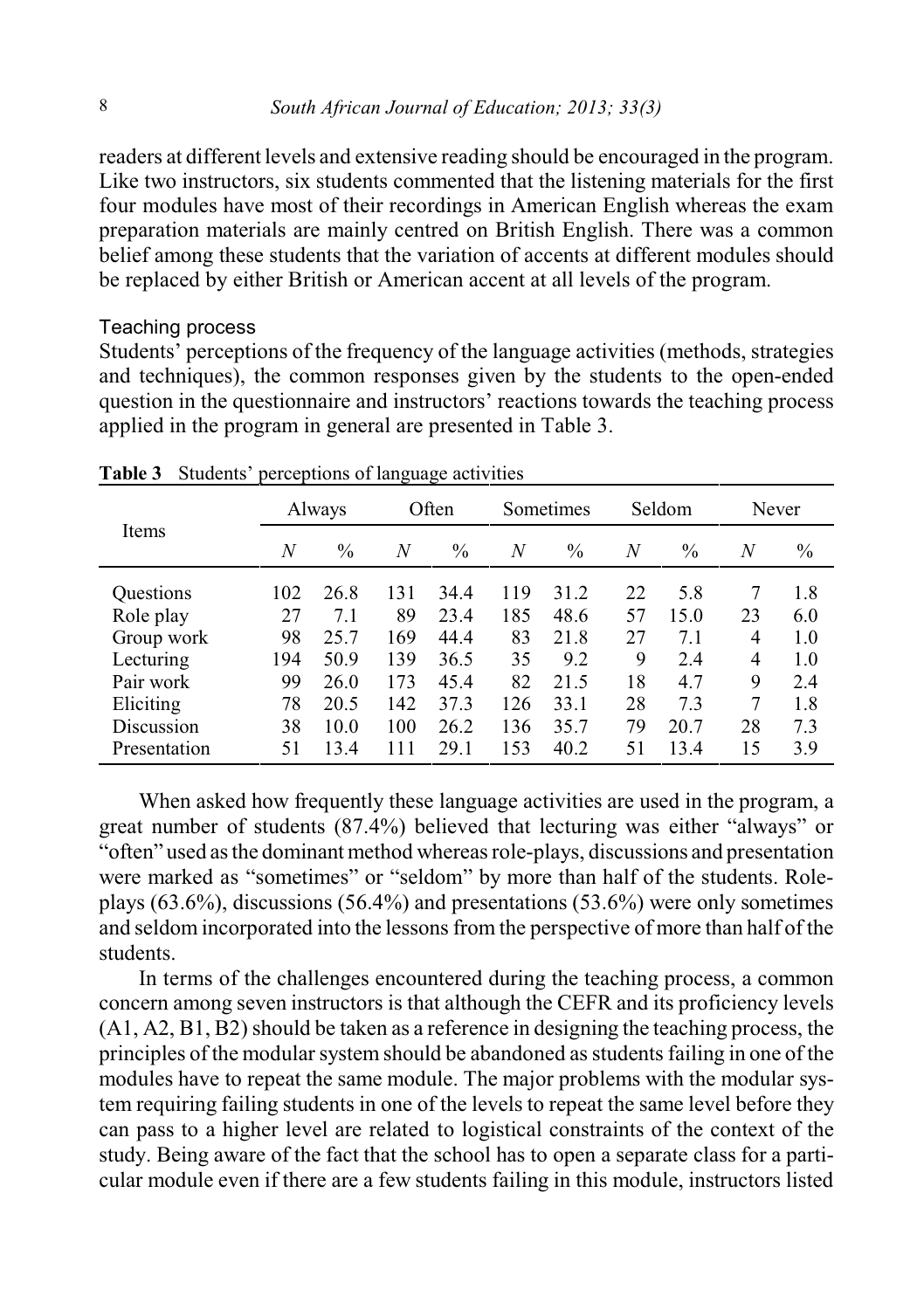the logistical reasons why the modular system cannot work properly in preparatory programat a state university: the lack of instructors, the limited number of classrooms, lack of newresources to use with repeating students and the lack of student motivation and hence discipline problems with repeating students. Four other instructors commented that after the first four levels (A1, A2, B1 and B2), the exam preparation course and the materials used to prepare students for this exam do not fit into the program because of the swift transition from general English to exam preparation. According to these instructors, the level of the mainstream four levels is manageable for the students whereas the final exam preparation course is not achievable by the students because of the heavy vocabulary and grammar load of this course. It is therefore advisable to use the time allocated for the exam preparation course for the earlier modules.

For a better teaching process, nine instructors, who agreed that students' needs are neglected in the process of designing the program, suggested that a detailed needs analysis should be done by involving not only students and instructors at the preparatory school but also the content course instructors offering their courses in English in various departments of the university. Arguing that the program does not have program objectives, three instructors underlined the need to have clearly defined objectives to stick to considering the results of a needs analysis. Related to the possible results of the needs analysis, two of the instructors underlined the need for more academic content in the program. According to them, academic taskslike report writing are not included in the current program but are required when they start taking departmental courses. Similarly, seven students indicated that they needed more academic skills like preparing oral or written presentations. For six students, speaking is a neglected skill and more time should be spent on speaking. Two of the students even suggested that a separate speaking course would help them speak more fluently. Two students indicated that they felt hesitant to speak English because of their "bad pronunciation" and recommended that more emphasis should be put on pronunciation. On the other hand, 14 students recommended that more in-class group work activities should be included and four students suggested that enrichment activities such as watching English films and reading English books should be incorporated into the program, or activities like picnics where everybody speaks English to one another should be organized.

As far as the number of teaching hours is concerned, five instructors and 33 students argued that 30 hours of weekly teaching and learning time (six hours a day) is too much. On the other hand, three instructors believed in the need for regular standardization meetings with the instructors as different teaching methods and approaches are used by different instructors. For example, some instructors preferred to speak mostlyTurkish, especiallywhile teachingEnglish grammatical structures that have counterparts in the Turkish language so that students can make comparisons between the two languages and learn the target language more easily. The consensus,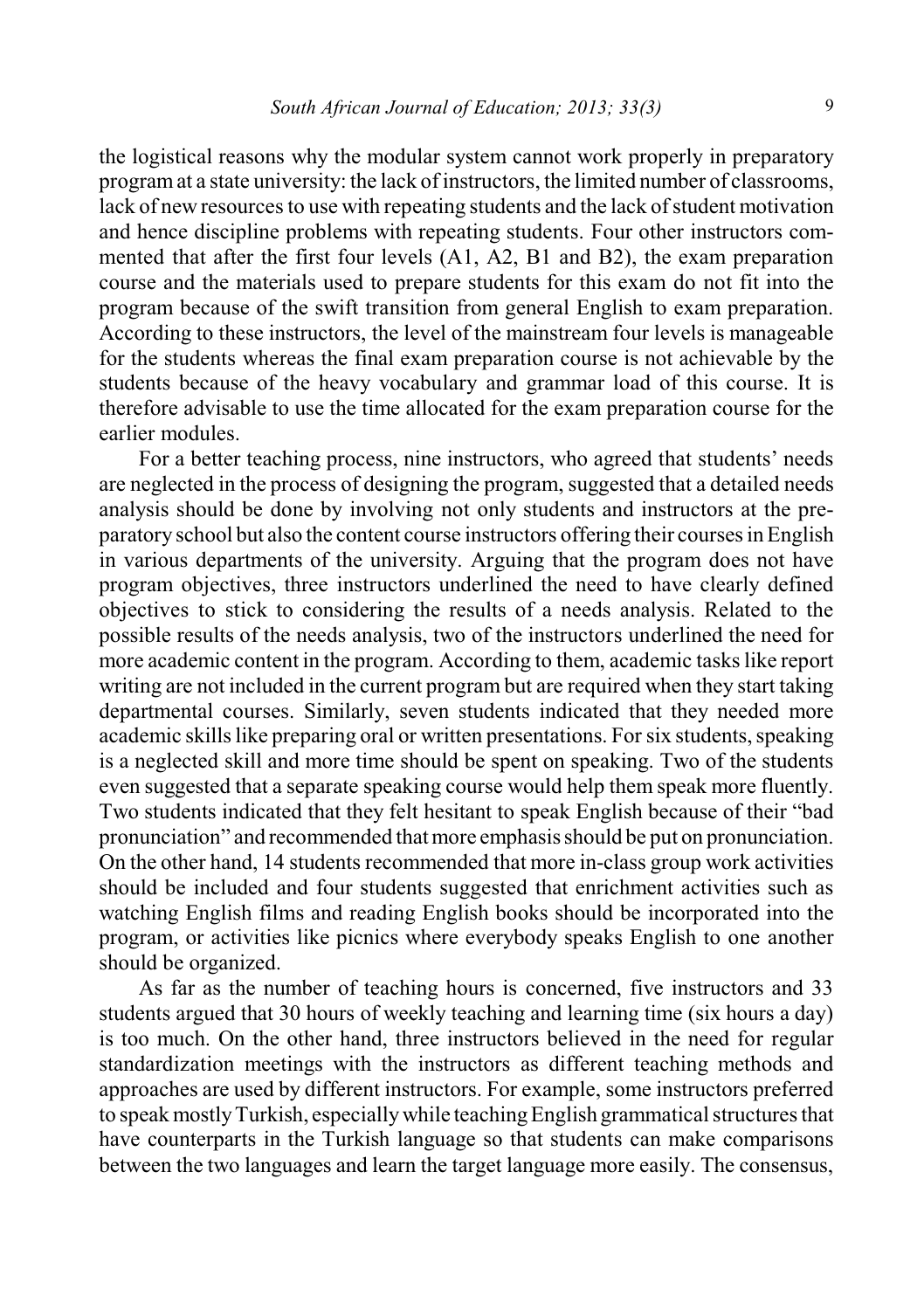on the other hand, reached in the relevant literature regarding the primary medium of instruction in English lessons is that the use of the mother tongue should be limited and selective while English should be maximized (Atkinson, 1993). In addition to standardization meetings, two other instructors argued for instructor evaluation forms to be filled in by students at the end of each academic year.

### Assessment

The results in Table 4 showing students' perceptions about the assessment dimension of the program reveal that despite agreement on the effectiveness of the assessment system, a certain level of disagreement was found, especially regarding use of the on-line platform.

|                                                                       | Strongly<br>agree |               | Agree            |               | Disagree |               | Strongly<br>disagree |               |
|-----------------------------------------------------------------------|-------------------|---------------|------------------|---------------|----------|---------------|----------------------|---------------|
| Items                                                                 | $\boldsymbol{N}$  | $\frac{0}{0}$ | $\boldsymbol{N}$ | $\frac{0}{0}$ | N        | $\frac{0}{0}$ | N                    | $\frac{0}{0}$ |
| Exams reflect the content<br>of the lessons                           | 72                | 18.9          | 229              | 60.1          | 57       | 15.0          | 22                   | 5.8           |
| Quizzes and exit exams                                                | 34                | 8.9           | 172              | 45.1          | 34       | 35.2          | 39                   | 10.2          |
| help me learn better                                                  |                   |               |                  |               |          |               |                      |               |
| The difficulty levels of the 27<br>exams are consistent in<br>general |                   | 7.1           | 176              | 46.2          | 123      | 32.3          | 55                   | 14.4          |
| The on-line platform is a $51$ 13.4<br>good criteria to assess my     |                   |               |                  | 96 25.2       | 82       | 21.5          | 152                  | 39.9          |
| performance<br>Portfolio helps me learn                               | 69                | 18.1          | 178              | 46.7          | 91       | 23.9          | 43                   | 11.3          |
| better                                                                |                   |               |                  |               |          |               |                      |               |
| Number of exams is high 102                                           |                   | 26.8          | 198              | 52.0          | 49       | 12.9          | 32                   | 8.4           |

# **Table 4** Students' perceptions of assessment

As can be realized from Table 4, students were found to be generally satisfied with the way the preparatory school assesses their ability. However, the on-line platform was not appreciated by the great majority of the students as a good criterion to evaluate their performance. The use of the platform as an assessment tool is disagreed (strongly disagree and disagree) by 61.4% of the students. Another interesting finding is that the number of exams was considered to be high by 78.8% (strongly agree and agree) of the participating students. Likewise, in terms of the assessment dimension of the program, 12 instructors agreed that they suffer from "burn-out" because of the high number of quizzes they have to prepare for each level. Two other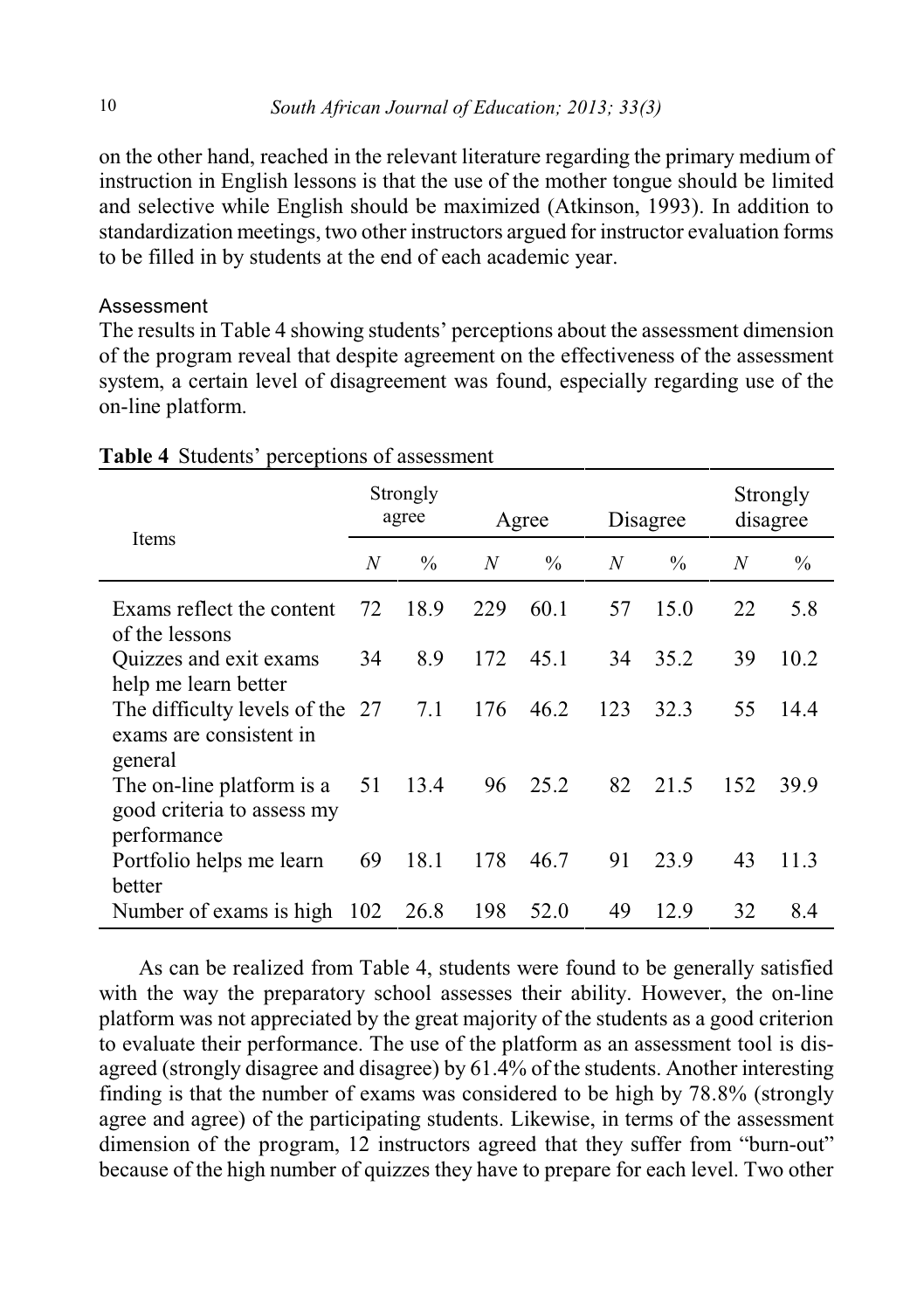instructors commented that it is not only the number but also the length of these exams causing instructor burn-out. Twenty-one students responded similarly to the relevant open-ended question in the questionnaire. Their suggestions were more about length of the assessment tools, rather than quality of their content. They suggested that the number of quizzes and the length of these exams should be optimized. Another concern focused on by both instructors and students is the ineffectiveness of the use of the on-line system for the assessment of students' progress and the possibilities for plagiarism or false authorship of the portfolios. Similar to 8 instructors who believed that students generally asked their friends to do their assignments on the on-line platform, eight students claimed that some of their friends had other people do their work on the platform. Likewise, the out-of-class projects (called portfolio in the program) assigned to students were considered by both four students and two instructors to be done by other people, not by students themselves. Six students also argued that they had to spend quite a long time in the on-line platform, which was not always possible due to their lack of access to the Internet.

In terms of objectivity in assessment, open-ended questions in the students questionnaire and focus-group interviews revealed that few students  $(n = 18)$  and instructors  $(n = 5)$  agreed on the fact that scoring of productive skills like writing and speaking was not very objective in the program. According to what two of the students explained, the same piece of writing could be scored very differently by two instructors. As a solution to this problem, one of the instructors recommended that rather than holistic scoring criteria, an analytic rubric should be used. Another point about the assessment of students' success in the program is related to feedback. As no feedback is provided to the students about their quizzes, four instructors and eight students urged for feedback as follow-up for the quizzes.

Another point of criticism by the instructors is the content of the exams. Seven instructors argued that the multiple choice format of most of the tests should be replaced by more open-ended test types assessing students' language productivity. Especially, the writing test format was thought to be prescriptive by five instructors because it enabled students to only memorize certain written discourse patterns and to write these down in the writing parts of the exams.

### **Summary and recommendations**

This study revealed students and instructors' perceptions about different dimensions of the program (i.e. materials, teaching, assessment) implemented in an intensive English preparatory school program aiming mainly to prepare students to follow their English-medium departmental courses in English. The objective dimension of the program could not be focused in the evaluation as the program does not have clear objectives. According to Brown (1995), objectives are necessary as they serve as basis to develop more observable program outcomes. To formulate program objectives for a language program, it is necessary to conduct needs analysis (Kaur, 2007; Richards,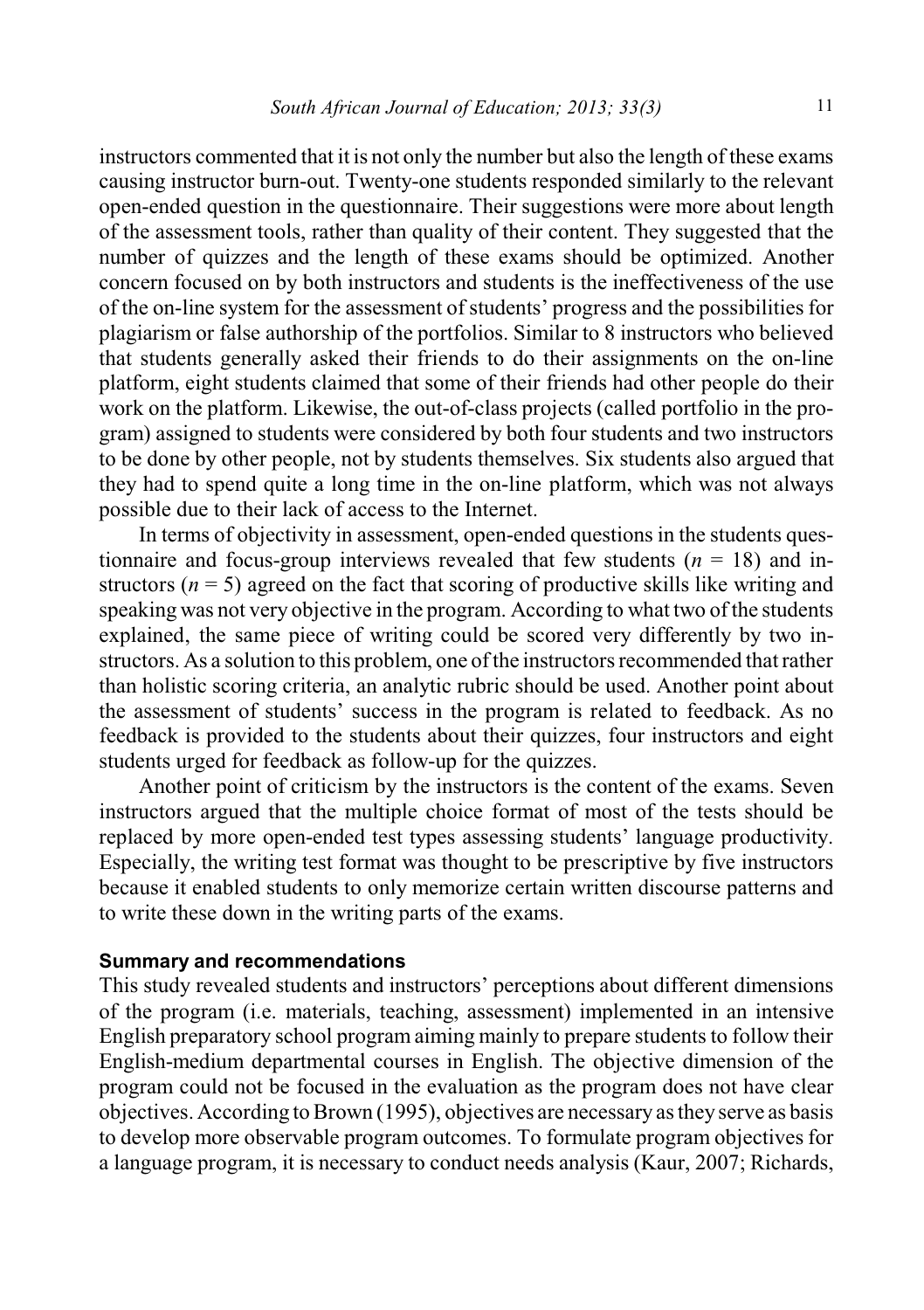2001) which is described by Weddel and Van Duzer (1997) as a way of exploring the kinds of English and literacy skills needed by the students for the specific contexts where they will use the language. The need for a comprehensive needs analysis was also emphasized by some instructors to develop a preparatory program curriculum preparing students for academic studies in their chosen degrees.

Considering the participants' views on the instructional materials, it would be fair to conclude that the materials emphasizing different skills and sub-skills were positively evaluated whereas many students expressed concerns about the speaking aspect of the materials. On the other hand, some instructors claimed that grammar, reading, and writing aspects of the materials do not prepare students sufficiently. Moreover, the materials were evaluated by a few instructors as "not academic", and thus not suitable for their students' profile. Finally, both students and instructors favoured the idea of supplementing the materials with other additional resources like graded readers. It would be fair to suggest that the materials used in the program should be evaluated. The evaluation of the instructional materials is believed to be essential for the improvement of a language program (Tomlinson, 2006; Richards, 2001; Mukundan, 2007).

Related to the teaching process applied in the program, it was found that instructors' lecturing was the most frequently used method while student-centred activities like role-plays, discussions and presentations were the least frequently used from the perspective of students. Although teacher-centred teaching may be effective in some contexts, teacher-centred language teaching activities like lecturing are not favourable in language teaching in line with the principles of communicative approach (Thompson, 1996; Tudor, 1996; Larsen-Freeman, 2000). Relevant literature also indicates that student-centred activities should be incorporated into language teaching programs more to enable students to be the managers of their own learning process (Larsen-Freeman, 2000), and teachers' role in the language classroom should switch from an all-knowing bestower of knowledge to a facilitator and a guide (Brown, 2007).

While the interviews with the instructors did not reveal any perceptions about the teacher-centeredness of the classes, a more serious challenge in the process of implementing the program was voiced by them. As can be understood from the title of this paper, one of the main aims of this evaluation was to investigate perceptions about the modular system implemented in the program. Instructors touched on some of the chronic problems arising from the modular structure of the program hindering the teaching-learning process. From their perspective, repeating students with low motivation levels cause discipline problems. For some instructors, the modular system should be discontinued due to contextual constraints, such as the lack of instructors, classrooms and new resources to use with repeating students. Contextual constraints such as poor physical conditions and insufficient number of instructors were also revealed as problems negatively affecting the quality of the preparatory programs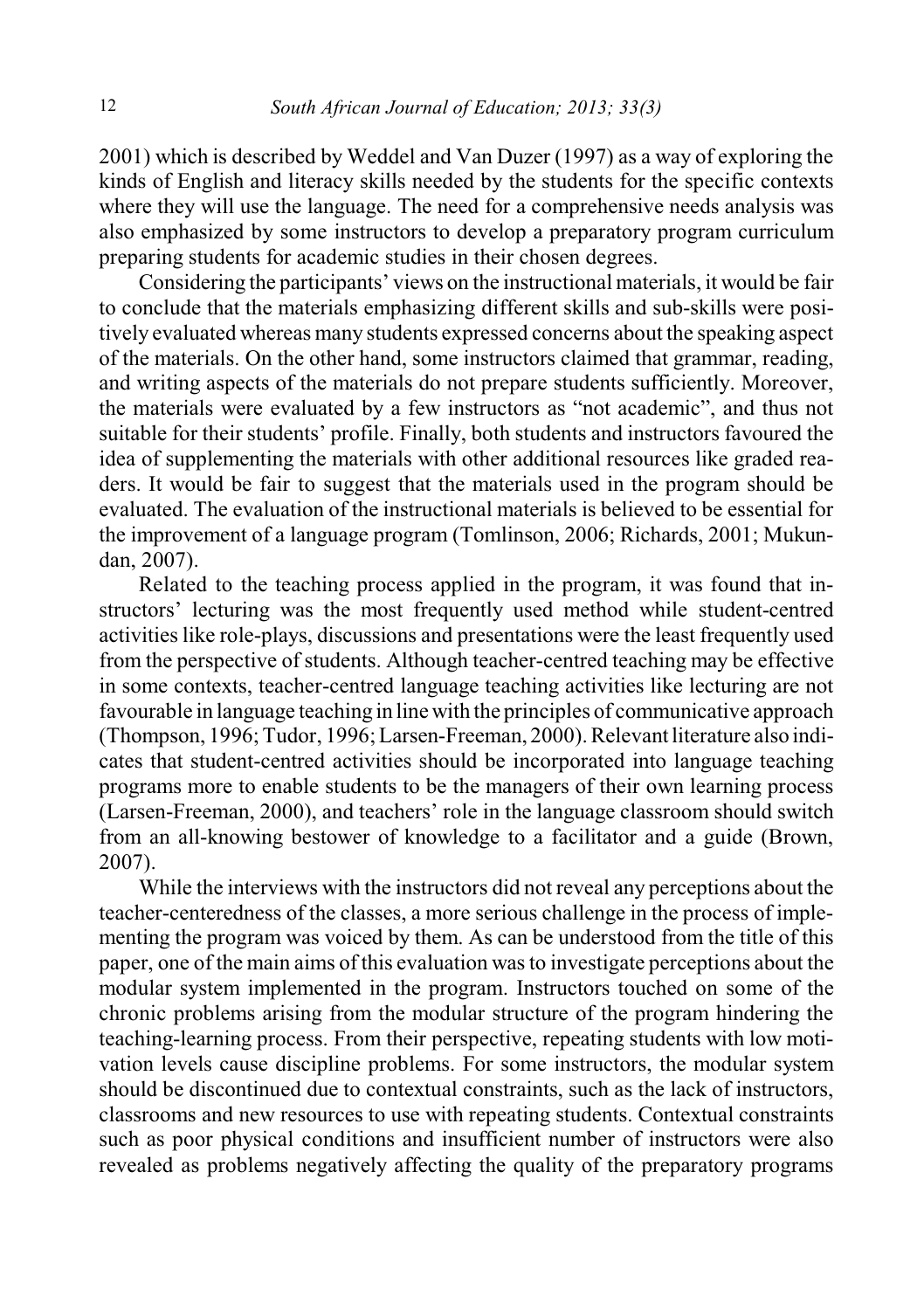(Tunc, 2010; Özkanal & Hakan, 2010). A viable alternative to this system is a more feasible program based on the local logistical constraints. To illustrate, students could be placed into an appropriate level depending on their scores in the examadministered at the beginning of the year and they could continue studying for the proficiency exam at the end of the academic year without necessitating repetition of any of the modules during the academic year. Thus, many of the problems stemming from unsuccessful students can be solved.

For the improvement of the teaching process in the program, a needs analysis study in which preparatory school students and instructors as well as the departmental course instructors teaching English-medium undergraduate courses could participate was thought to be necessary. Also, it was argued by some instructors that academic English should be emphasized in the program by means of tasks like report writing and presentation. The need to take students' academic needs, in addition to their general English needs, into consideration has also been emphasized by some Turkish (Özkanal & Hakan, 2010; Karatas & Fer, 2009; Mirici & Saka, 2004; Örs, 2006; Kirkgöz, 2009; Gerede, 2005) as well as foreign researchers (Dudley-Evans  $&$  St. John, 2001; Hutchinson & Waters, 2004; Hyland, 2006). English programs at universities in Turkey should not only provide students with general English proficiency (Genc, 2011) or focus primarily on teaching grammar (Cetinavci & Topkaya, 2012) as they do now, but also deal with the academic English needs of the students. An EGAP program containing a common core of skills (e.g. academic writing) that can be transferred across different fields could be provided to preparatory program students after they have a good grasp of general English (Hyland, 2006). Considering that most of the EGAP course books address intermediate to advanced level students, a curriculum focusing on key academic skills such as essay writing skills rather than writing a story could be offered to students in the preparatory program. Apparently, it is equally important to continue offering EGAP courses when students pass the preparatory program and enrol in their departments.

Although it does not sound very feasible for preparatory programs in Turkey to implement specialist English for Specific Purposes (ESP) programs relevant to each subject area because of the variety of students at different departments (Gerede, 2005) and the lack of English instructors knowledgeable in specific fields (e.g. English for Engineering), an EGAP program could be proposed for the current program. As rightly argued by Liyanage and Birch (2001), English courses developed to prepare students for an English-medium university environment should be different from the content of general English courses that focuses on the everyday interaction in the immediate context. Instead of a program dealing purely with general English, an academic-oriented program focusing on essential study skills such as note taking, summarizing, guessing word meanings from context, and interpreting graphs and diagrams (Richards et al., 1992) should be designed to better equip students with the language skills necessary to cope with the demands of university study (Evans &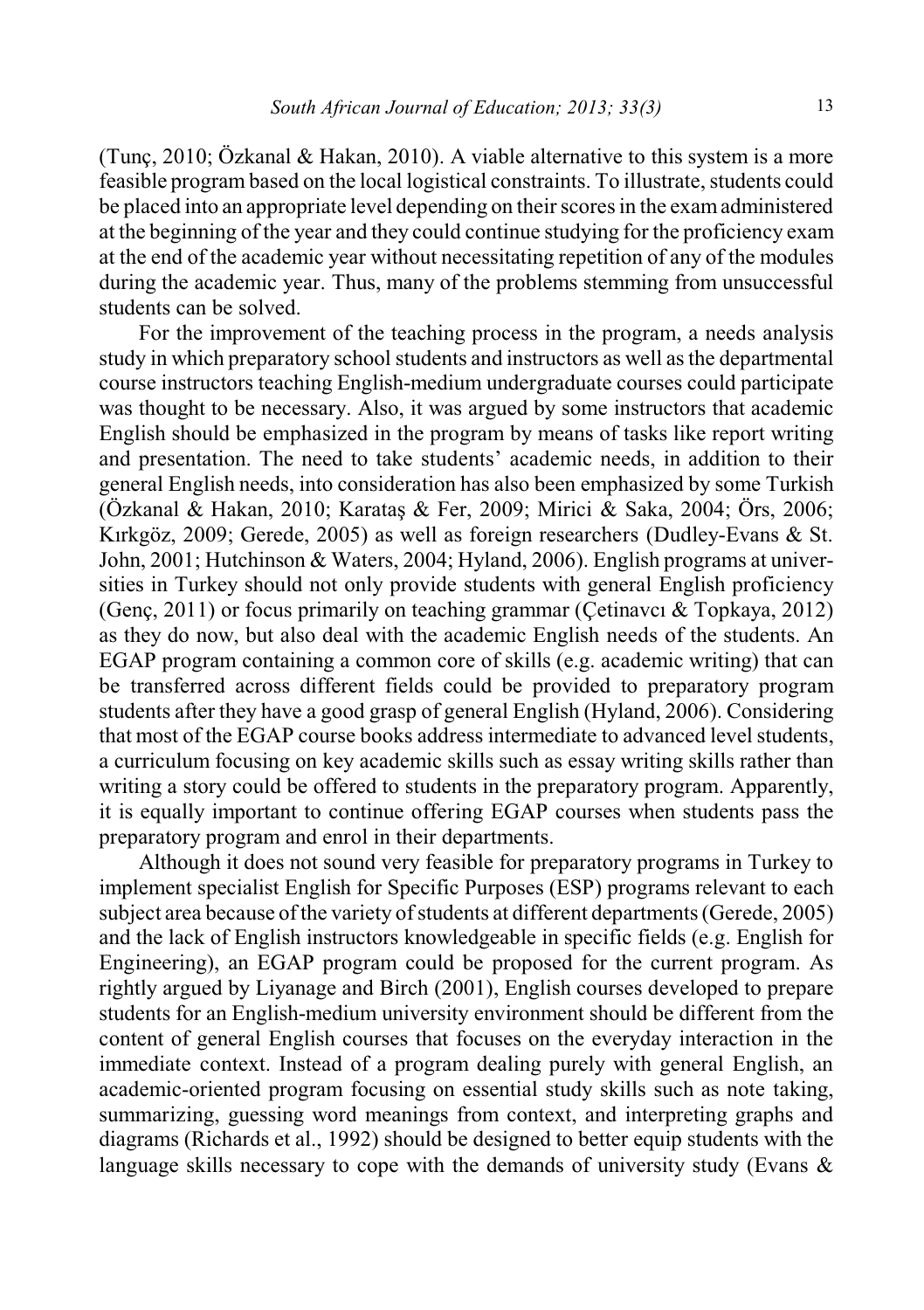Green, 2007; Zhu & Flaitz, 2005). An EGAP program can ideally be fitted into general English preparatory programs after students reach a certain level of English proficiency (Hyland, 2006). Now that most of the EGAP course books target intermediate to advanced level students, it can be suggested that B1 is the ideal proficiency level to embark on an EGAP program in the context of the study.

As far as assessment is concerned, not only students but also instructors thought that the number of exams is high and instructors have the feeling of "burn-out" because of the number and the length of the exams they have to prepare. Another point of criticism against the assessment dimension of the program is that the assessment of the writing and speaking skills is not very objective, and as a solution some instructors recommended the use of analytic scoring criteria instead of holistic ones. In addition, some instructors argued against the multiple-choice test format applied in most of the exams administered in the program. The writing test format was also considered too prescriptive, forcing students to do a lot of memorization.

In line with the above findings of the present study and the relevant literature, the following recommendations could be made to improve the program:

- A large scale needs analysis involving preparatory school students and instructors in addition to the departmental course instructors teaching English-medium undergraduate courses would be a starting point to set clear program objectives.
- For an effective teaching-learning process in the program, it is strongly suggested that the modular system should be replaced with a more manageable system feasible for the preparatory program considering the number of instructors, classrooms and teaching resources at hand. Furthermore, the B1 level could be the ultimate goal of the program. In the report entitled National Qualifications Framework for Higher Education in Turkey (Yükseköðretim Kurulu [YÖK], 2011), the Turkish Higher Education Council suggeststhat B1 level would be sufficient for undergraduate students. When students reach the level of B1, they can be directed to an EGAP program.
- Instructional materials with a more academic content focusing on skills that students will need in their department should be prepared. Instructors can develop materials to accommodate the academic and language needs of the students.
- It can also be recommended that lecturing should be minimized in the program and more useful pair or group work activities ought to be maximized in the program. By means of these activities, students' language production and their motivation increase as they give learners a safe opportunity away from the teacher pressure to test ideas before speaking out, which leads to the presentation of more highly developed ideas (Thompson, 1996; Yang & Cheung, 2003).
- Regarding the program's emphasis on four skills and sub-skills, it could be argued that the focus on grammar should be lessened and more time should be allocated to the improvement of students' speaking skills. As emphasized by Brown (2007), the main goal of foreign language teaching should be to engage learners in the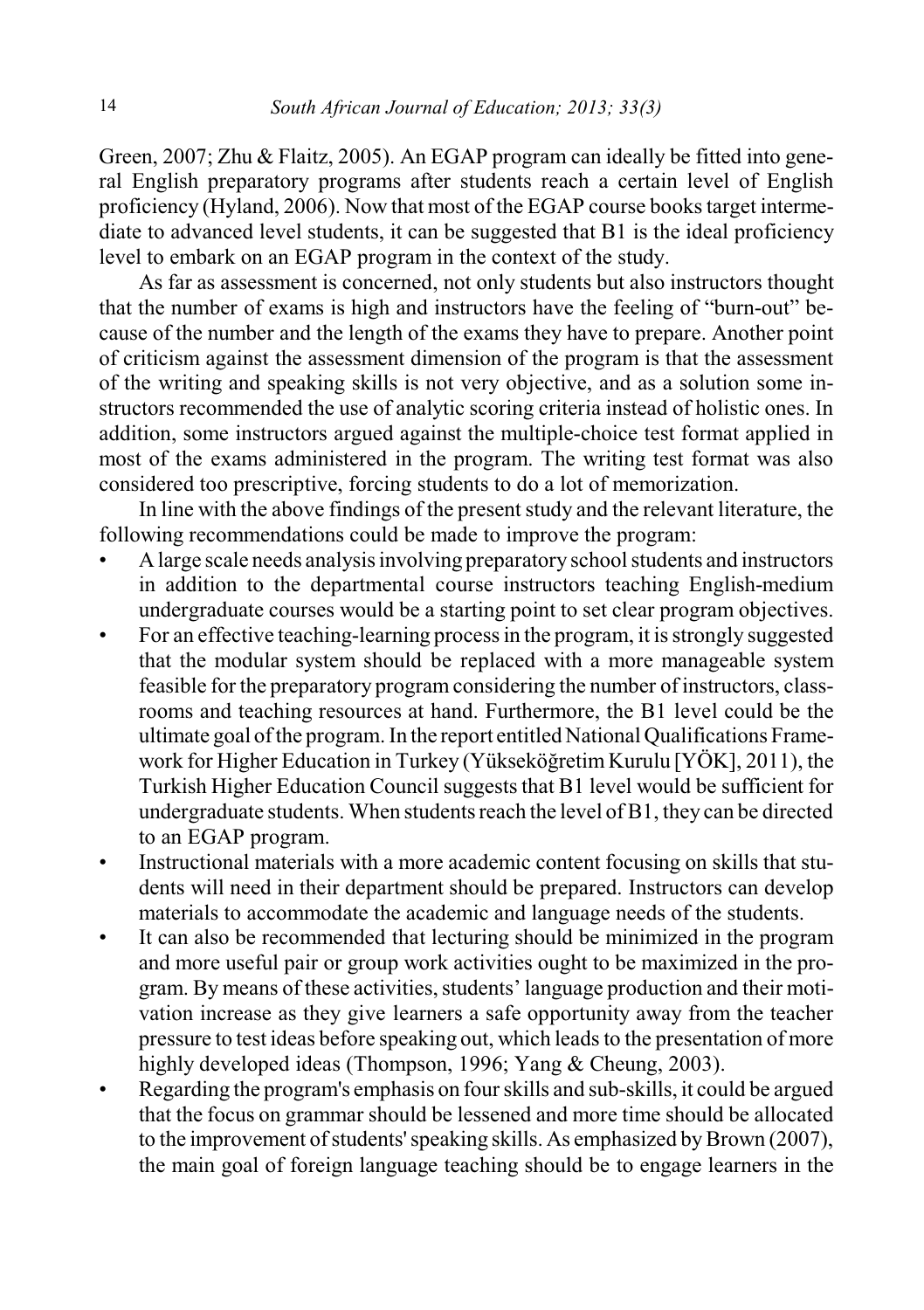functional use of language for meaningful purposes rather than merely focusing on aspects of grammar. Similarly, researchers like Richards (2006) and Schulz (1999) argue in favour of teaching the language for a range of different functions to enable language learners to maintain a meaningful communication using the language.

As for the assessment dimension of the program, it is recommended that the number and the length of the exams should be reduced and the test format needs to switch from multiple-choice to more productive open-ended questions. Also, in order to assess students' writing skills more objectively, analytic scoring rubrics should replace the holistic ones. As also emphasized by Wiseman (2011), analytic scoring rubrics based on the idea to assess nominated features of a written text give more information about students' performance than the single score of a holistic rating.

In conclusion, considering that educational objectives of institutions are more likely to be achieved when programs are evaluated and improved (Bellon & Handler, 1982), it would be fair to conclude this paper by calling for further evaluative studies dealing with English language teaching programs, not only at universities, but also at different educational levels in Turkey to be able to understand the reasons why Turkey falls behind many of the foreign countries in terms of English-language proficiency (Koru & Akesson, 2011) and to propose solutions for the improvement of the English language teaching system in the country.

### **References**

Atkinson D 1993. *Teaching monolingual classes*. London: Longman.

- Bellon JJ & Handler JR 1982. *Curriculum development and evaluation: A design for Improvement*. Dubuque, Iowa: Kendall/Hunt Publishing Company.
- Brown JD 1995. *The elements of language curriculum: A systematic approach to program development*. Boston, MA: Heinle & Heinle.
- Brown HD 2007. *Teaching by Principles: An Interactive Approach to Language Pedagogy* (3rd ed). White Plains, NY: Pearson/Longman.
- Brumfit C 2004. Language and higher education: Two current challenges. *Arts and Humanities in Higher Education*, 3:163-173. doi: 10.1177/1474022204042685
- Çetinavcı UR & Topkaya EZ 2012. A Contrastive Qualitative Evaluation of Two Different Sequential Programs Launched at the School of Foreign Languages of a Turkish University. *Turkish Online Journal of Qualitative Inquiry*, 3:82-101. Available at http://www.tojqi.net/ articles/TOJQI\_3\_3/TOJQI\_3\_3\_Article\_6.pdf. Accessed 24 June 2013.
- Council of Europe 2001. *The Common European Framework of Reference for Languages (CEFR): Learning, Teaching, Assessment*. Strasbourg: Modern Language Division.
- Demircan Ö 1988. Dünden bugüne Türkiye' de yabancı dil. İstanbul: Remzi
- Doğançay-Aktuna S & Kızıltepe Z 2005. English in Turkey. *World Englishes*, 24:253-265. doi: 10.1111/j.1467-971X.2005.00408.x
- Dudley-Evans T & St. John MJ 2001. *Developments in English for specific purposes: A multi-disciplinary Approach*. Cambridge: Cambridge University Press.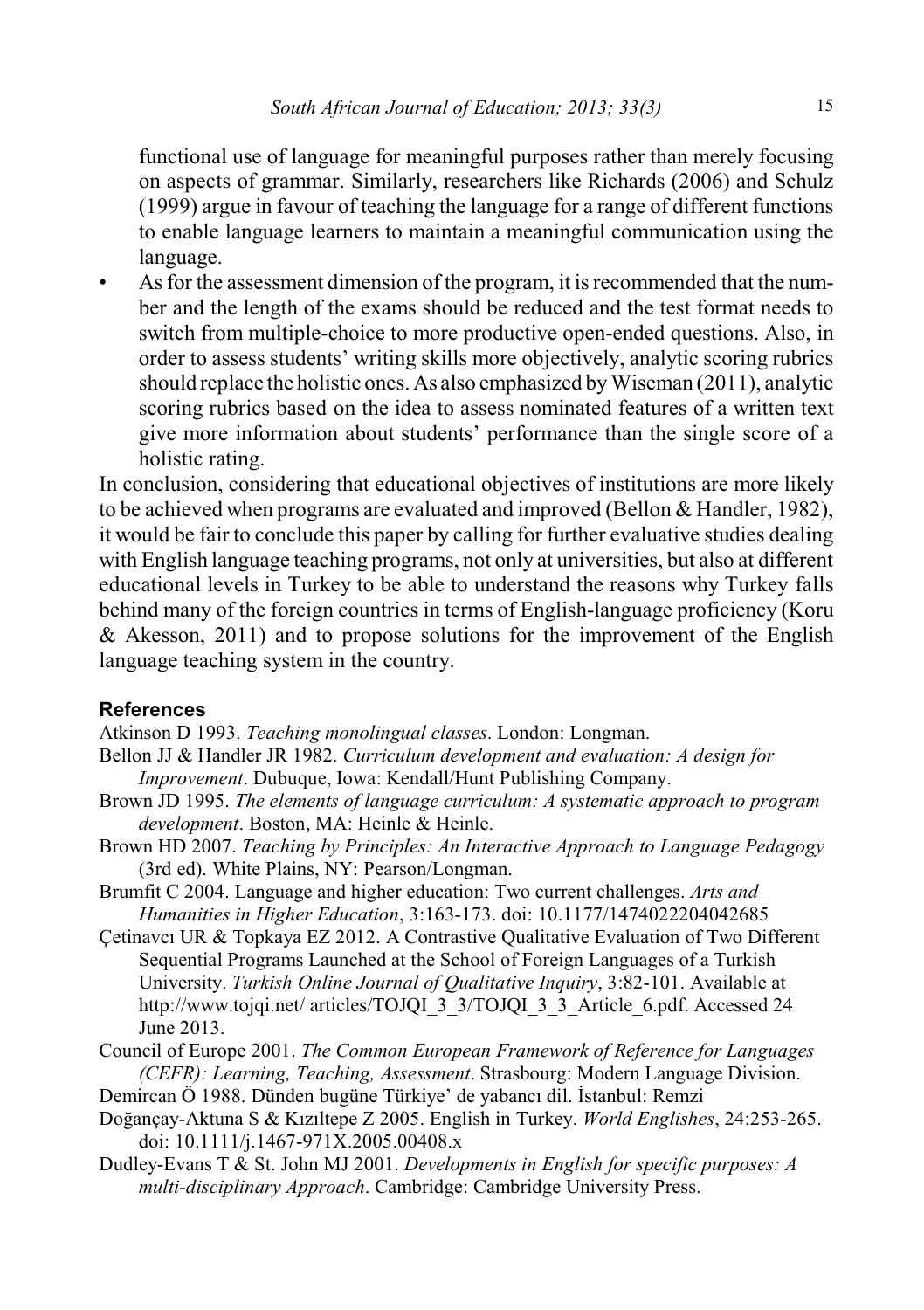- Evans S 2000. Hong Kong's new English language policy in education. *World Englishes*, 19:185-204. Available at http://onlinelibrary.wiley.com/doi/10.1111/1467-971X.00168/pdf. Accessed 24 June 2013.
- Evans S & Green C 2007. Why EAP is necessary: A survey of Hong Kong tertiary students. *Journal of English for Academic Purposes*, 6:3-17. doi:10.1016/j.jeap.2006.11.005
- Genç ZS 2011. EFL in Higher Education: Designing a Flexible Content-Based Curriculum at University-Level. *Asian EFL Journal*, 13:85-113. Available at http://www.asian-efl-journal.com/PDF/March-2011.pdf. Accessed 24 June 2013.
- Gerede D 2005. A curriculum evaluation through needs analysis: Perceptions of intensive English program graduates at Anadolu University. Unpublished Masters' dissertation. Eskisehir: Anadolu University. Available at http://kybele.anadolu.edu.tr/tezler/2005/337428.pdf. Accessed 25 June 2013.

Gökdemir CV 2010. Üniversitelerimizde Verilen Yabancı Dil Öğretimindeki Başarı *Durumumuz*. Available at http://e-dergi.atauni.edu.tr/index.php/ SBED/article/viewFile/230/225. Accessed 25 June 2013.

Görgülü B 1998. Foreign language medium education in secondary schools in Turkey. Unpublished Masters' dissertation. Ankara: Middle East Technical University.

Graddol D 2006. *English Next*. London. UK: The British Council. Available at http://www.britishcouncil.org/learning-research-english-next.pdf. Accessed 25 June 2013.

- Heugh K 2000. *The case against bilingual education and multilingual education in South Africa*. Cape Town: PRAESA.
- Hutchinson T & Waters A 2004. *English for specific purposes: A learning centered Approach*. Cambridge: Cambridge University Press.
- Hyland K 2006. *English for academic purposes: An advanced resource book*. London: Routledge.
- Karatas H & Fer S 2009. Evaluation of English Curriculum at Yildiz Technical University Using CIPP Model. *Education and Science*, 34:47-60. Available at http://www.yarbis.yildiz.edu.tr/web/userPubFiles/hkaratas\_00ab8f61e4b08f41180e5d9 ac88745a9.pdf. Accessed 25 June 2013.
- Kaur S 2007. ESP Course Design: Matching Learner Needs to Aims. *English for Specific Purposes*, 14. Available at http://www.esp-world.info/Articles\_14/ DESIGNING%20ESP%20COURSES.htm. Accessed 25 June 2013.

Kırkgöz Y 2005. Motivation and student perception of studying in an English-medium university. *Journal of Language and Linguistic Studies*, 1:101-123. Available at http://www.jlls.org/Issues/Volume1/No.1/yaseminkirkgoz.pdf. Accessed 25 June 2013.

- Kirkgöz Y 2009. Students' and Lecturers' Perceptions of the Effectiveness of Foreign Language Instruction in an English-Medium University in Turkey. *Teaching in Higher Education*, 14:81-93. doi: 10.1080/13562510802602640
- Kirkpatrick TA 2011. *Internationalization or Englishization? Medium of Instruction in Today's Universities*. Hong Kong: Centre for Governance and Citizenship, The Hong Kong Institute of Education. Working Paper Series No. 2011/003. Available at http://libir1.ied.edu.hk/pubdata/ir/link/pub/AK%20CGC%20occasional%20paper%20f inal\_final\_----%20Prof%20%20Kirkpatrick.pdf. Accessed 25 June 2013.
- Köksal A 1995. Uluslasma sürecini durdurmanın ve orta çaga geri sıçrama yapmanın en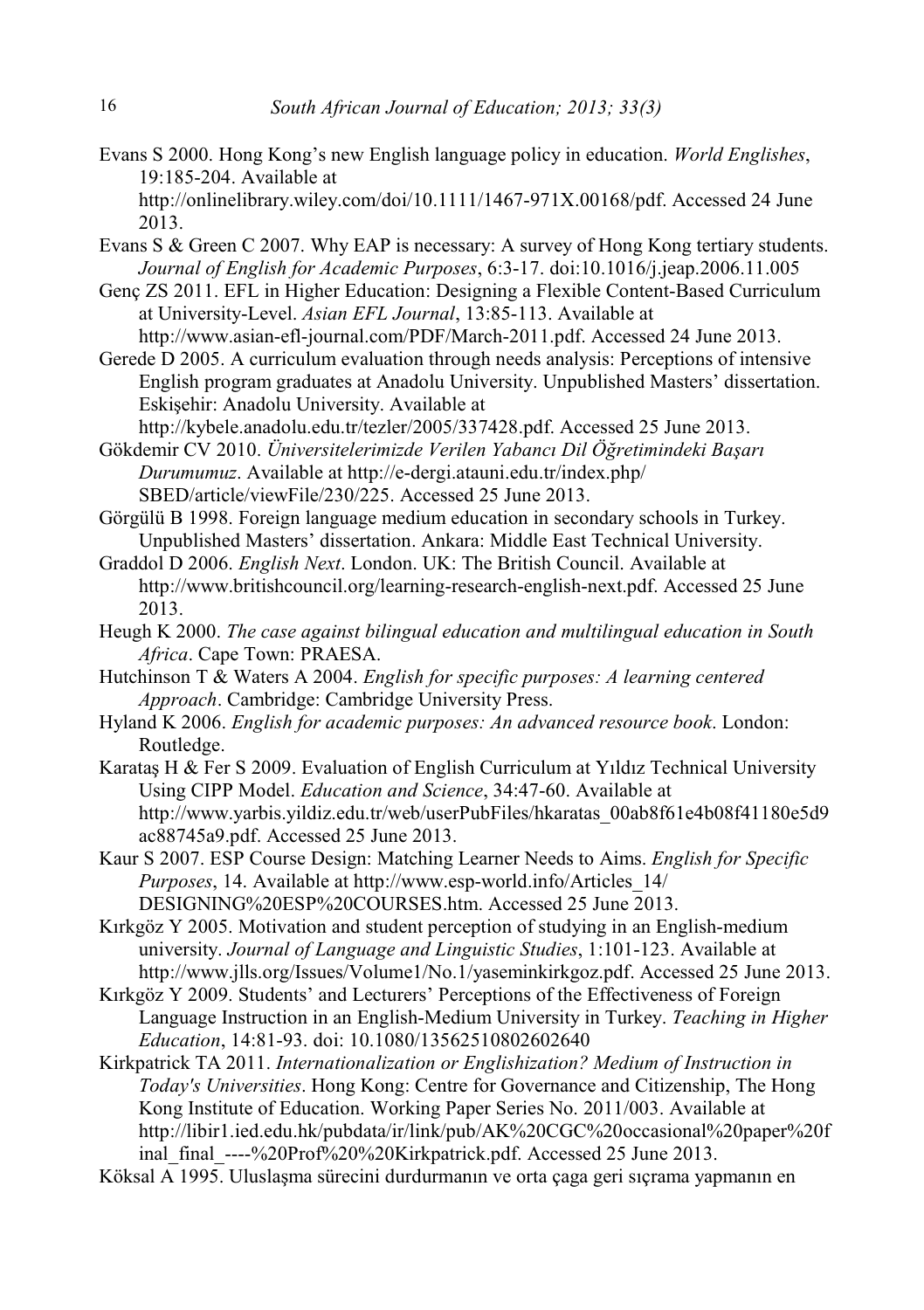etkin aracı: Yabancı dille ögretim. Öğretmen Dünyası, 16:16-17.

- Koru S & Åkesson J 2011. *Turkey's English Deficit (Policy Note)*. Economic Policy Research Foundation of Turkey (TEPAV). Available at http://www.tepav.org.tr/upload/files/1324458212 1.Turkey s English Deficit.pdf. Accessed 25 June 2013.
- Larsen-Freeman D 2000. *Techniques and Principles in Language Teaching* (2nd ed). Oxford: Oxford University Press.
- Liyanage I & Birch G 2001. English for general academic purposes: Catering to discipline-specific needs. *Queensland Journal of Educational Research*, 17:48-67. Available at http://www.iier.org.au/qjer/qjer17/liyanage.html. Accessed 25 June 2013.
- Lucas T & Katz A 1994. Reframing the debate: The roles of native languages in English-only programs for language minority students. *TESOL Quarterly*, 28:537-561. doi: 10.2307/3587307
- Master P 1998. Positive and negative aspects of the dominance of English. *TESOL Quarterly*, 32:716-727. doi: 10.2307/3588002
- Mirici İH & Saka Ö 2004. Dissemination of A proposed English Preparatory Class Model for The Black Sea Region Countries through Internet. *Turkish Online Journal of Distance Education*, 5(2).
- Mukundan J 2006. Are there new ways of evaluating ELT textbooks? In J Mukundan (ed). *Readings on ELT materials II*. Malaysia: Pearson Longman.
- Örs M 2006. An analysis of the preparatory students' attitudes toward the appropriateness of the preparatory school program at the University of Gaziantep. Unpublished Masters' dissertation. Gaziantep: University of Gaziantep.
- Özkanal Ü & Hakan AG 2010. Effectiveness of university English preparatory programs: Eskisehir Osmangazi University Foreign Languages Department English Preparatory Program. *Journal of Language Teaching and Research*, 1:295-305. doi:10.4304/jltr.1.3.295-305
- Richards JC 2001. *Curriculum development in language teaching*. Cambridge: Cambridge University Press.
- Richards JC 2006. *Communicative Language Teaching Today*. Cambridge: Cambridge University Press. Available at

http://www.cambridge.org/other\_files/downloads/esl/booklets/Richards-Communicativ e-Language.pdf. Accessed 25 June 2013.

- Richards J, Platt J & Platt H 1992. *Longman dictionary of language teaching and applied linguistics* (2nd ed). Harlow, Essex: Longman.
- Schulz RA 1999. Foreign language institution and curriculum. *Educational Digest*, 64(7):29-37.
- Seidlhofer B 2005. English as a lingua franca. *ELT Journal*, 59:339-341. doi: 10.1093/elt/cci064
- Sinanoğlu O 2004. *Bye bye Türkce*. İstanbul: Otopsi Yayınları.
- Thomas L, MacMillan J, McColl E, Hale C & Bond S 1995. Comparison of focus group and individual interview methodology in examining patient satisfaction with nursing care. *Social Sciences in Health*, 1:206-220.
- Thompson G 1996. Some misconceptions about communicative language teaching. *ELT Journal*, 50:9-15. doi: 10.1093/elt/50.1.9
- Toker O 1999. The attitudes of teaching staff and students towards the preparatory